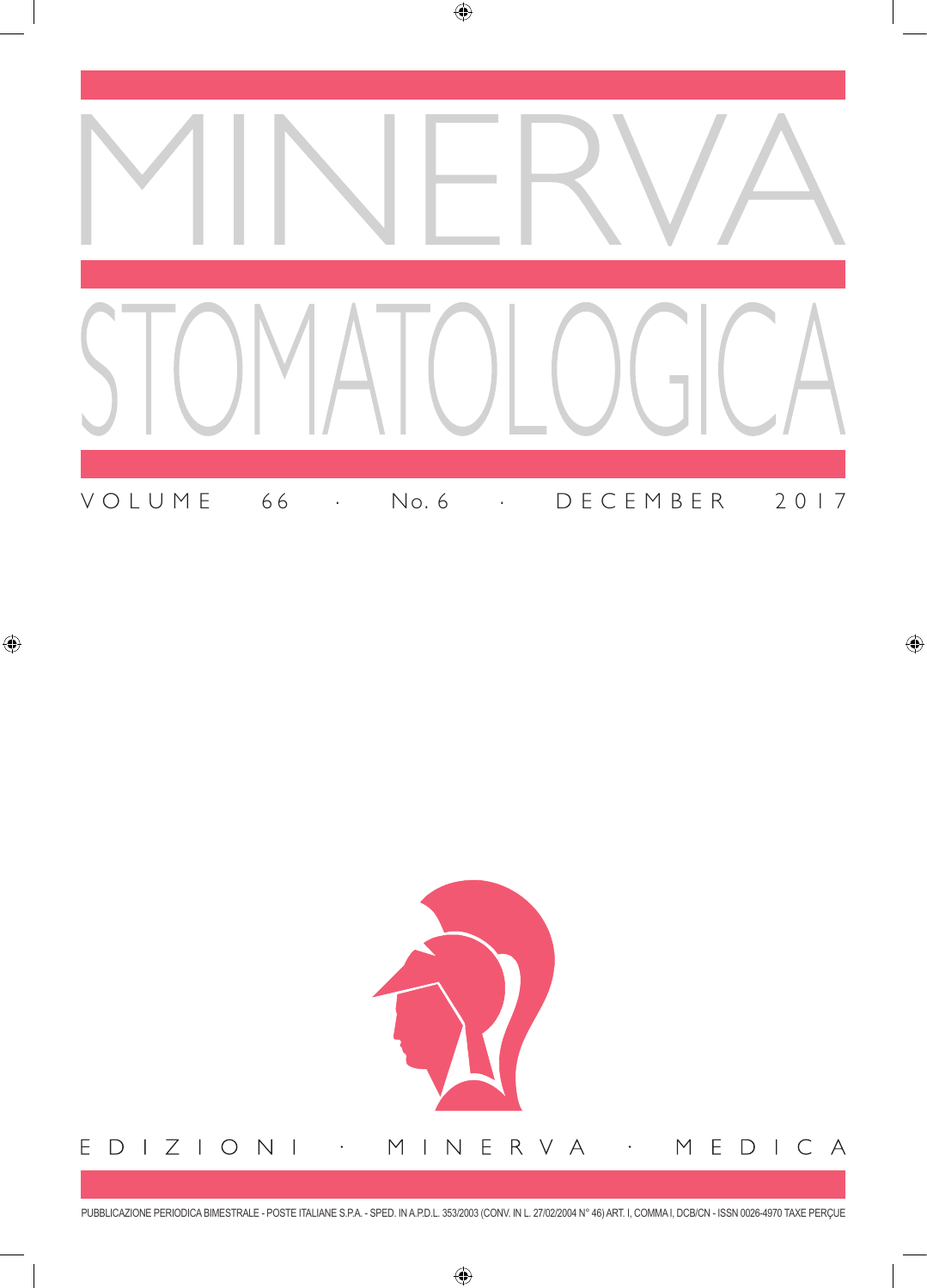# **ORIGINAL ARTICLE**

# A new multiple anti-infective non-surgical therapy in the treatment of peri-implantitis: a case series

#### Magda MENSI<sup>1</sup>\*, Eleonora SCOTTI<sup>1</sup>, Stefano CALZA<sup>2</sup>, Andrea PILLONI<sup>3</sup>, Maria G. GRUSOVIN 4, Claudio MONGARDINI <sup>3</sup>

1Section of Periodontics, School of Dentistry, Department of Surgical Specialties, Radiological Science and Public Health, University of Brescia, Brescia, Italy; 2Department of Molecular and Translational Medicine, University of Brescia, Brescia, Italy; 3Section of Periodontics, School of Dentistry, Department of Odontostomatology and Maxillofacial Surgery, Sapienza University of Rome, Rome, Italy; 4Vita-Salute San Raffaele University, School of Dentistry, Milan, Italy

\*Corresponding author: Magda Mensi, Section of Periodontics, School of Dentistry, Department of Surgical Specialties, Radiological Science and Public Health, University of Brescia, Piazzale Spedali Civili 1, 25123 Brescia, Italy. E-mail: magdamensi@gmail.com

### ABSTRACT

BACKGROUND: Peri-implantitis is a frequent disease that may lead to implant loss. The aim of this case series was to evaluate the clinical results of a new non-surgical treatment protocol.

METHODS: Fifteen patients with dental implants affected by peri-implantitis were treated with a multiple anti-infective non-surgical treatment (MAINST) which included two steps: 1) supra-gingival decontamination of the lesion and subgingival treatment with a controlled-release topical doxycycline; 2) after one week, a session of supra and sub gingival air polishing with Erythritol powder and ultrasonic debridement (where calculus was present) of the whole oral cavity was performed along with a second application of topical doxycycline around the infected implant. Primary outcome measures were: implant failure; complications and adverse events; recurrence of peri-implantitis; secondary outcome measure were presence of Plaque (PI), Bleeding on Probing (BOP), Probing Pocket Depth (PPD). Recession (REC), Relative Attachment level (RAL).

RESULTS: Neither implant failure nor complications nor adverse events were reported. Statistically (P<0.01) and clinically significant reductions between baseline and 1 year of PI (100% *vs.* 13.9%, 95% CI: 72.4% to 93.7%); BOP (98.5% *vs.* 4.5%, 95% CI: 85.4% to 98.5%) and PPD (7.89 *vs.* 3.16 mm, 95% CI: -5.67 to -3.77), were detected. At baseline, all 15 patients had a PPD>5 mm at the affected implant(s), whereas only 3.7% at 3-month follow-up a PPD>5 mm, and none at  $\dot{6}$  and 12 months.

CONCLUSIONS: Within the limits of this study, the MAINST protocol showed improvement of clinical parameters for the treatment of peri-implantitis, which were maintained for up to 12 months.

(*Cite this article as:* Mensi M, Scotti E, Calza S, Pilloni A, Grusovin MG, Mongardini C. A new multiple anti-infective non-surgical therapy in the treatment of peri-implantitis: a case series. Minerva Stomatol 2017;66:255-66. DOI: 10.23736/ S0026-4970.17.04054-7)

**Key words:** Oral implants - Anti-bacterial agents - Biofilms - Professional practice - Peri-implantitis.

Treatment of peri-implantitis is still a chal-<br>lenge. This study presents a new non-surgical approach that combines the use of a topical antibiotic and air-driven Erythritol powder for treating a contaminated implant surface. The technique proved to have good clinical results, with resolution of infection and stable outcomes, which were maintained for up to a year in a group of fifteen patients. An effective non-surgical approach would be less invasive and more cost-effective for patients.

The replacement of missing teeth with den-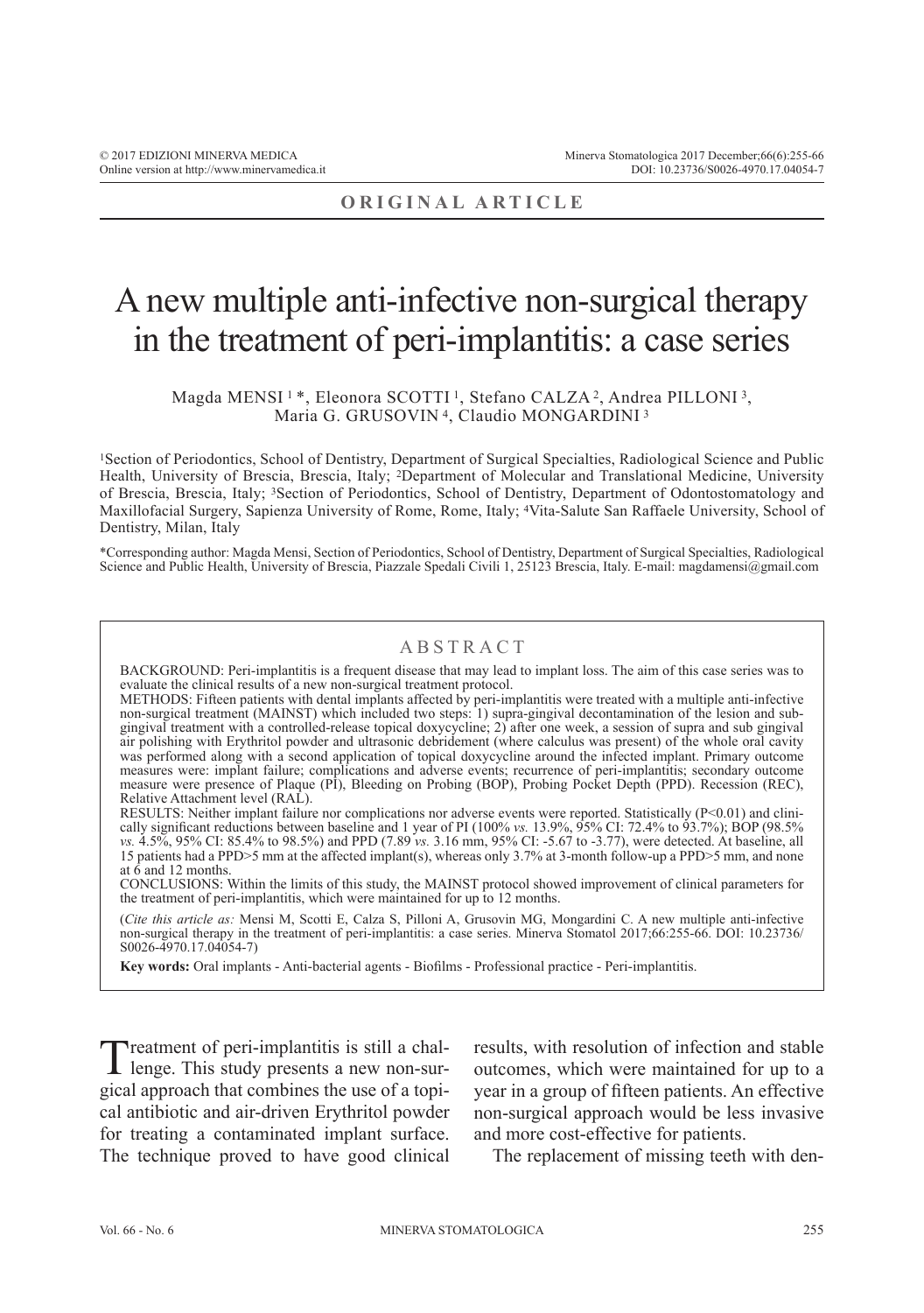tal implants is a predictable and worldwide choice of action in modern dentistry. However, a frequent biological complication associated with this treatment option is the inflammation of the tissues surrounding the implant, also known as mucositis and peri-implantitis.<sup>1</sup>

Mucositis has been defined as an inflammation of the peri-implant soft tissue without bone loss.2 Signs of inflammation of the supporting tissues adjacent to an oral implant combined with bone loss has been described as peri-implantitis.3 The diagnosis of peri-implantitis is based on increased probing pocket depth (PPD), presence of bleeding on probing (BOP) and/or suppuration (PUS) and evidence of progressive bone loss.<sup>4</sup>

In a recent systematic review <sup>5</sup> the authors concluded that the weighted mean prevalence of mucositis was 43% (95% CI: 32-54%), whereas the prevalence of peri-implantitis was estimated to be 22% (95% CI: 14-30%).

The formation of a complex biofilm on the implant surface has been recognized as the principle etiologic factor for both peri-implant diseases.6 The composition of diseased periimplant biofilm has been shown to be similar to the subgingival microbiota in subjects affected by chronic periodontitis.7 A cause-effect relationship between bacterial plaque accumulation and the development of mucositis has been shown.<sup>8</sup> If this reversible condition is left untreated it may lead to peri-implantitis, with progressive destruction of the bone supporting the implant.3 Therefore, preventive supportive therapy for maintaining healthy peri-implant tissues and immediate treatment of initial pathological conditions are of utmost importance.9, <sup>10</sup> Lack of supportive therapy is associated with an increased risk of mucositis progressing to peri-implantitis.11

Unlike periodontitis, peri-implant lesions do not respond predictably to non-surgical or surgical treatment,12 even though the inflammatory phase of peri-implant tissues clinically appears to be similar to that which occurs around natural teeth.12, <sup>13</sup>

Despite the fact that both biofilm disruption and the lowering bacterial load are key factors in treating periodontal and peri-implant diseases, as of today, none of the suggested nonsurgical treatments for peri-implantitis have been shown to give predictable outcomes.12, <sup>14</sup> As hand or ultrasonic instrumentation have shown little clinical improvements,15 the use of adjunctive anti-microbials has been suggested.

There is limited evidence on the efficacy of systemic antibiotics in the treatment of periimplantitis 12 and systemic administration can have clinical and microbiological implications in terms of bacterial resistance and alteration of a patient's resident flora.16, 17 Peri-implantitis lesions represent well-hidden defects, therefore controlled and sustained local drug delivery devices, originally developed for the treatment of localized periodontal lesions, have been used in the treatment of peri-implant infections.13

Significant reduction in BOP was found when mechanical therapy was combined with the use of a controlled-release tetracyclinecontaining fiber.18 Furthermore, in a series of randomized controlled clinical trials, better outcomes have been seen when minocyclinecontaining microspheres were locally added,19, 20 and sustained release of doxycycline, in addition to repeated mechanical debridement, has demonstrated a statistically significant increased reduction of PPD and probing attachment levels.<sup>21</sup>

Recently, an air-powered abrasive system using a low abrasive amino acid (glycine), has shown to be effective in the removal of biofilm without causing damage to the hard or soft tissues surrounding natural dentition.22 Sahm *et al.*23 in 2011 compared the effectiveness of a glycine-based powder air-polishing system against debridement with carbon curettes combined with chlorhexidine application in the non-surgical treatment of peri-implantitis. Air-polishing treatment resulted in significantly higher reductions in BOP. Similar reductions in BOP and PUS have been observed when the therapeutic effect of an Er:YAG laser was compared to an air polishing device in the treatment of peri-implantitis.24

Erythritol, a new low abrasive powder, with comparable physical properties to glycine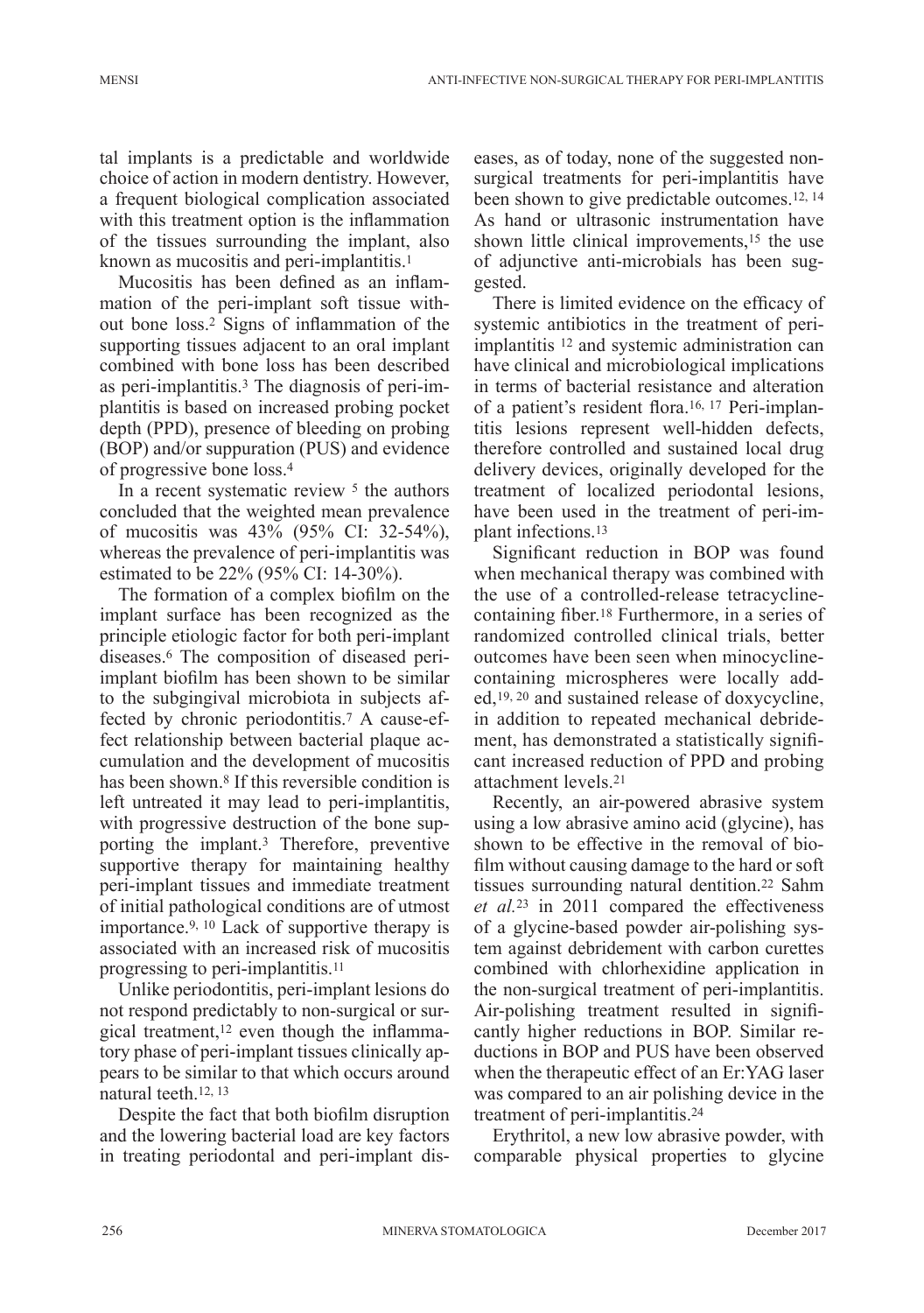powder has been introduced for sub-gingival air polishing. Erythritol is a non-toxic, chemically neutral, and completely water-soluble polyol, widely used as an artificial sweetener and food additive. Due to its particle size, comparable to that of glycine, and promising chemical characteristics, allowing it to bond to antiseptic substances, it has been recently proposed for sub-gingival biofilm removal.<sup>25</sup> Furthermore, data published recently has suggested that Erythritol also has an inhibitory effect on some perio-pathogenic bacteria such as *Porphyromonas gingivalis.*<sup>26</sup>

To date, there are no studies which analyze the use of an air abrasive system based on Erythritol, combined with local antibiotics in the treatment of peri-implantitis. Therefore, the aim of the present study was to report the oneyear results of a new non-surgical therapeutic protocol (Multiple Anti-Infective Non-Surgical Therapy [MAINST]) in the non-surgical treatment of acute peri-implantitis lesions.

### **Materials and methods**

This was a case series, private clinic-based study, approved by the Ethical committee of Brescia's hospital (Spedali Civili of Brescia, Ethical Committee of District of Brescia) on May 7th, 2016 (Chairperson: Carmen Terraroli, protocol No. 0). All patients referred to the clinic for peri-implantitis between January and July 2014 were considered eligible for the study. The principles outlined in the Declaration of Helsinki on clinical research involving human subjects were followed. Each patient signed a written informed consent.

The Strobe (Strengthening the Reporting of Observational Studies in Epidemiology) statement 27 was followed in this report.

Patients were included when they met the following inclusion criteria:

— at least 1 dental implant which had served successfully as a fixed prosthetic reconstruction abutment for more than one year, with absence of mobility;

— the implant showed radio-graphical and clinical signs of peri-implantitis, defined as presence of suppuration (PUS), bleeding upon gentle probing of the peri-implant pocket (BOP) and a probing pocket depth (PPD) of ≥6 mm in at least one site around the implant and radiographical evidence of crestal bone resorption (BR) from moment of implant placement of 2 mm or more. If the radiography at implant placement was not available, the implant shoulder was used as reference;

— the subjects were systemically healthy (no systemic diseases requiring medication).

Exclusion criteria were:

— patients who could not be treated with the MAINST protocol due to allergy to tetracyclines;

— patients who were treated with systemic antibiotics or any local antimicrobial 3 months prior to beginning the clinical treatment;

— patients who could not comply with the planned recall visit;

— patients who needed antibiotic prophylaxis for routine dental therapy;

— pregnant or women who were breastfeeding.

# *Data and clinical parameters*

Age, gender, smoking, and medical history were recorded for each patient.

Primary outcomes measures were:

— implant failure: recorded as implant mobility or implant removed due to infection;

— complications and adverse events: every complication and/or adverse event was recorded;

— number of recurrence of peri-implantitis: recorded as number of exacerbations of peri-implantitis (swelling, pus, deepening of the PPD) that would require another course of treatment.

Secondary outcome measures were:

— presence of Plaque (PI): measured by recording the presence or absence of plaque;28

— presence of BOP (BOP): measured by recording the presence or absence of bleeding for up to 30 seconds after gentle probing;

— probing pocket depth (PPD): measured to the nearest millimeter as the distance from the mucosal margin to the base of the periimplant pocket. The deepest value on the four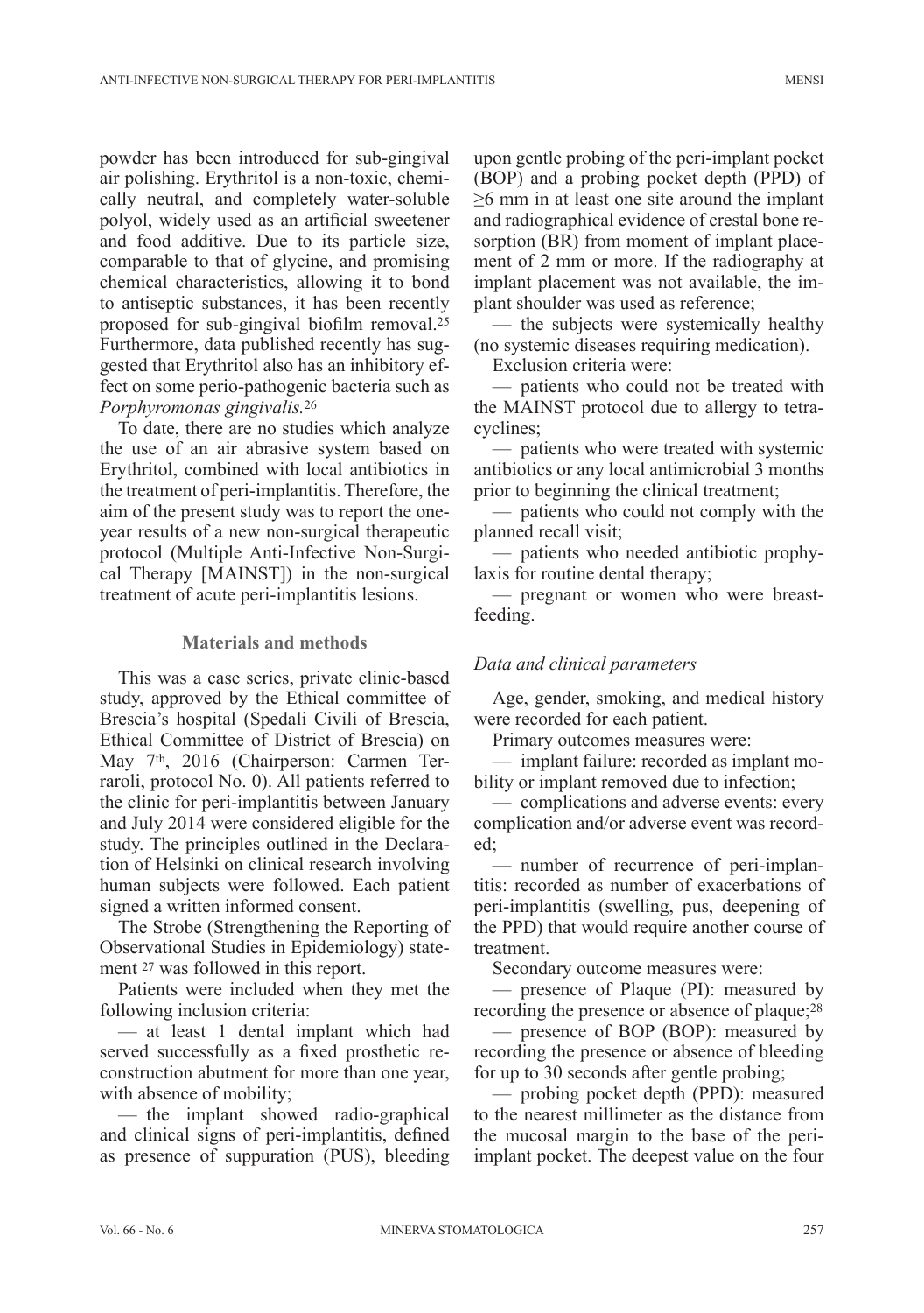surfaces (mesial, buccal, distal, lingual) of the implant was recorded;

— recession of the mucosal margin (REC), measured to the nearest millimeter as the distance from a fixed reference point to the mucosal margin;

— relative attachment level (RAL), measured to the nearest millimeter as the distance from a fixed reference point to the base of the clinical pocket, was recorded.

It was recorded if patient took antibiotics for other reasons during the one-year follow-up or if a new treatment of peri-implantitis was required.

Clinical parameters were assessed with a PCP-UNC 15 periodontal probe (Hu-Friedy, Chicago, IL, USA) in four sites around the implant affected by peri-implantitis (mesial, buccal, distal, and lingual) with a gentle probing force by a single experienced periodontist (MM) at baseline (T0) and, thereafter, at 1 week  $(T1)$ , at 3  $(T2)$ , 6  $(T3)$  and 12 months (T4). Reproducibility within 1mm was greater than 98%. Intra-examiner reproducibility was evaluated as the difference between duplicate measurements of the same site taken one day apart. Ten teeth on five patients were chosen and a total of 300 duplicate measurements were taken with a reproducibility within 1 mm greater than 98%. Follow-up visits were scheduled at 3, 6, 9 and 12 months following the active treatment.

### *Treatment of peri-implantitis*

Affected implants were treated with the following two step protocol (Table I).

At baseline (step 1), acute peri-implant lesions were drained manually then an air-abrasive system (Air-flow® Master Piezon®, EMS Electro Medical Systems S.A., Nyon, Switzerland) with an Erythritol and Chlorhexidine (0.3%) based powder (Air-Flow® Powder Plus, EMS Electro Medical Systems S.A.) was used supra-gingivally. The peri-implant pockets were then flushed with a chlorhexidine 0.20% solution (Corsodyl®, GlaxoSmithKline, Brentford, UK) and thereafter filled with a 14% doxycycline controlled-release topical

antibiotic (Ligosan®, Heraeus Kulzer GmbH, Hanau, Germany) following the manufacturer instructions. Patients received oral hygiene instructions and were asked to refrain from interdental cleaning of the affected sites for the whole period in which the local antibiotic was *in situ.*<sup>29</sup>

After 7 days (step 2), an experienced periodontist (MM) with  $4\times$  magnification loops, performed a single session of Full Mouth Erythritol Powder Air Polishing (FM-EPAP) to treat the entire oral cavity based on the protocol described by Flemmig *et al.* (Full Mouth Glicine Powder Air Polishing [FM-GPAP]).30 Plaque was rendered visible by a disclosing plaque agent and Erythritol Powder (PLUS EMS) was used. The affected implants were treated without limitation of time. Supra-structures were removed only if screwed on the implant and mechanical treatment was stopped when all visible surfaces where inspected under a 4× magnification loop and judged as clean by the operator (MM). The Erythritol-Chlorhexidine (0.3%) based powder (Air-Flow® Powder Plus, EMS Electro Medical Systems S.A.) was used.

The procedure followed these steps (Table I).

Under local anesthesia the peri-implant mucosa was treated with an air-abrasive system (Air-flow® Master Piezon®, EMS Electro Medical Systems S.A.). The supra-gingival hand-piece was used with a power of 50% and maximum irrigation. The biofilm on the exposed implant surface and on the prosthetic reconstruction was removed using the same tool and same setting, directing the hand-piece at a 45° angle coronally Each site (buccal, mesial, distal and lingual) was treated for 5 seconds.

The peri-implant pockets <5 mm were then treated by directing the hand-piece towards the mucosal margin at a 45° angle, for 5 seconds again at each site.

The sub-gingival hand-piece with a flexible nozzle attached (Perio-flow® Air Flow Master Piezon®, EMS Electro Medical Systems S.A.), in Perio modality setting at 50% power and maximum irrigation was used for peri-implant pockets which were deeper than 5 mm. The nozzle was inserted in the depth of the pocket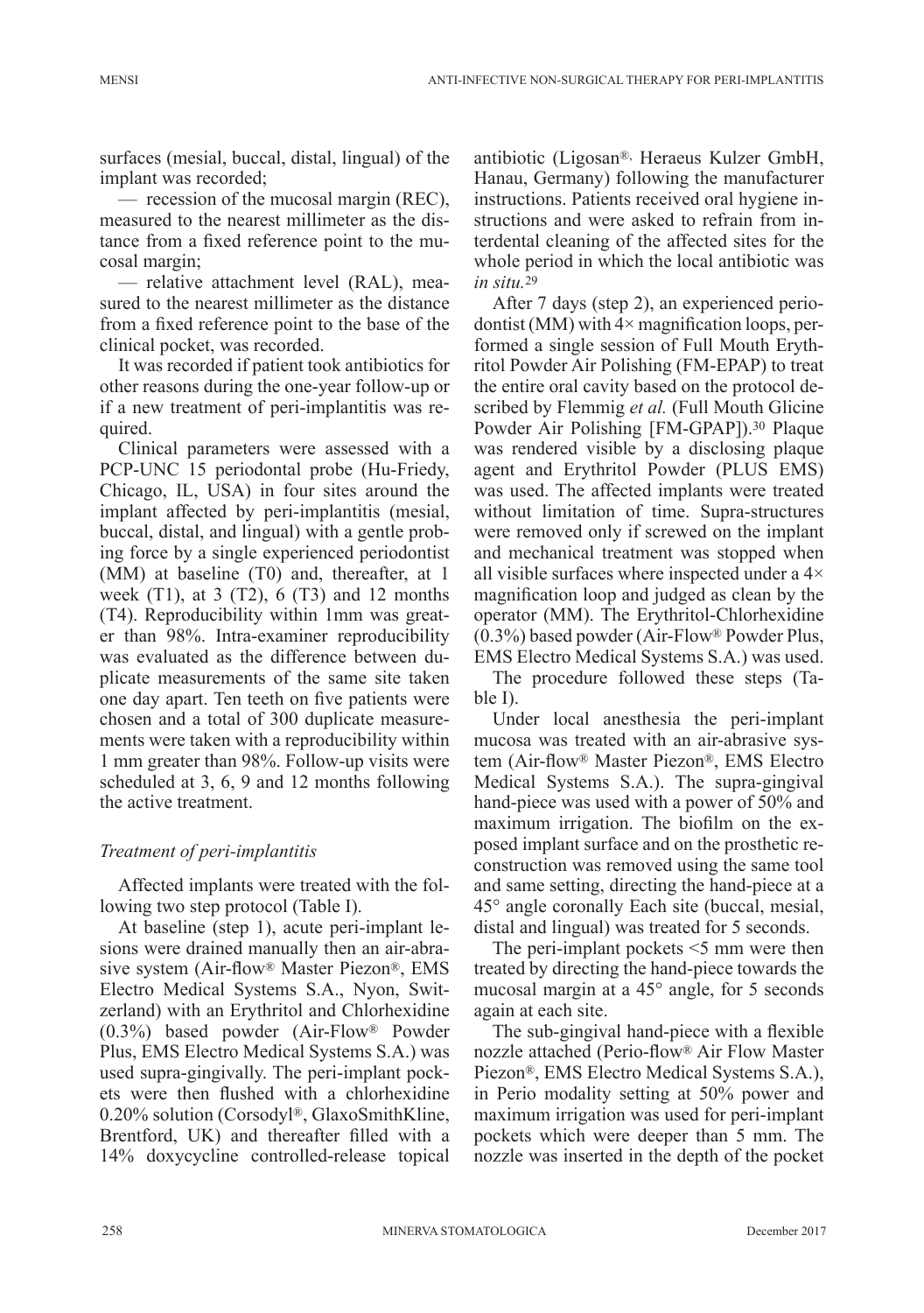| <b>Step</b>                                                                                                                                                                              | Powder                   | Handpiece                                                         | Settings                    | Power & water                          | Time<br>for site | Position                                                                             | Photo |
|------------------------------------------------------------------------------------------------------------------------------------------------------------------------------------------|--------------------------|-------------------------------------------------------------------|-----------------------------|----------------------------------------|------------------|--------------------------------------------------------------------------------------|-------|
| 1) Chlorhexidine -<br>rinsing $(0.12\%/$<br>min)<br>2) Plaque<br>$disclosing + oral$<br>decontamina-<br>tion (gingiva,<br>hard palate,<br>buccal mucosa,<br>vestibule, tongue<br>dorsum) | Erythritol               | Supragingival                                                     | 1.5 <sub>bar</sub>          | PERIO Power: 50%<br>Irrigation: 100%   | 5 s              | Distance: 5 mm<br>Angle: 45°                                                         |       |
| 3) Supragingival Erythritol<br>decontamina-<br>tion (biofilm and<br>stains removal)                                                                                                      |                          | Supragingival                                                     | PERIO<br>1.5 <sub>bar</sub> | Power: 50%<br>Irrigation: 100%         | 5 s              | Distance: 5 mm<br>Angle: 30°-45°<br>Direction: api-<br>cal to coronal                |       |
| 4) Subgingival<br>decontamination<br>of pockets with<br>probing depth up<br>to 5 mm                                                                                                      | Erythritol               | Supragingival                                                     | PERIO<br>1.5 <sub>bar</sub> | Power: 50%<br>Irrigation: 100%         | 5s               | Distance: 5 mm<br>Angle: 30°-45°<br>Direction: coro-<br>nal to apical                |       |
| 5) Subgingival<br>decontamination<br>of pockets with<br>probing depth<br>greater than<br>$5 \text{ mm}$                                                                                  | Erythritol               | Subgingival<br>with Perioflow 1.5 bar                             |                             | PERIO Power: 50%<br>Irrigation: 100%   | 5s               | Perio nozzle<br>that reaches the<br>bottom of the<br>pocket                          |       |
| 6) Mechanical<br>debridement                                                                                                                                                             |                          | Ultrasonic<br>handpiece, poly<br>ether-ether ke-<br>tone PEEK tip |                             | Power: 70%<br>Irrigation: 100% of time | No limit-        |                                                                                      |       |
| 7) Manual<br>debridement                                                                                                                                                                 |                          | Mini curettes                                                     |                             |                                        |                  | No limitCutting side<br>of time directed to the<br>soft tissue wall<br>of the pocket |       |
| 8) Washing of<br>the pocket                                                                                                                                                              | Chlorhex-<br>idine 0.20% |                                                                   |                             |                                        |                  |                                                                                      |       |
| 9) Application of Doxycycline Flexible nozzle -<br>topical antibiotic 14%                                                                                                                |                          |                                                                   |                             |                                        |                  |                                                                                      |       |

Table I.—*Step by step treatment, instrumentations and settings used in the MAINST protocol.*

The Common States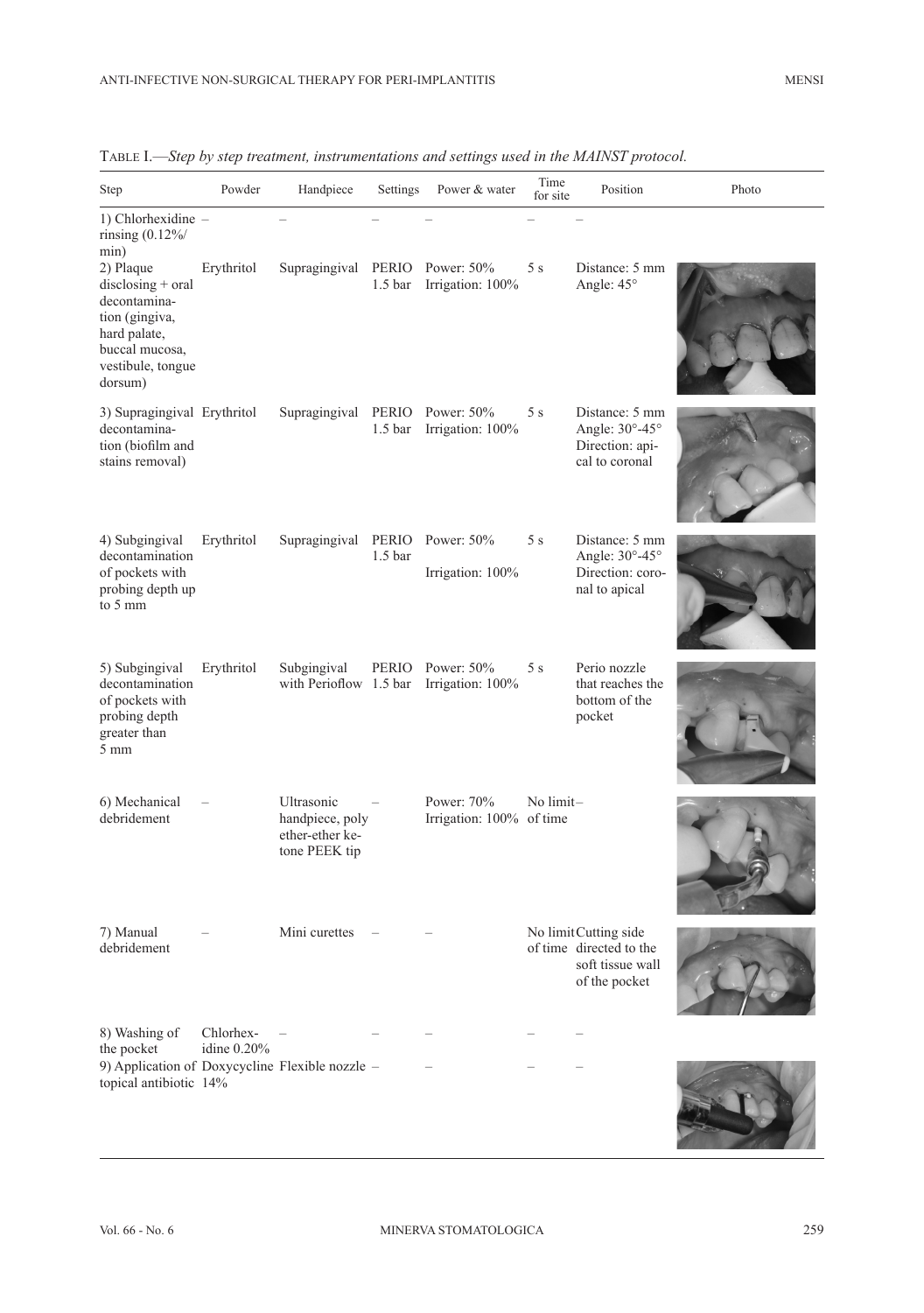and then moved for 5 seconds apically-coronally and mesio-distally in order to remove as much biofilm from the implant surface as possible at every pathological site.

After that, supra and sub-gingival debridement and calculus removal was performed using a piezo-electric device (Air-flow® Master Piezon®, EMS Electro Medical Systems S.A.) with a Poly-ether-ether-ketone (PEEK) tip (PI tip, EMS Electro Medical Systems S.A.). The tool was set at 70% power with maximum irrigation and discontinued when the surface was judged as clean.

Mini curettes (Hu-Friedy, Chicago, IL, USA) were used to manually curette the granulation tissue, by directing the cutting side of the blade towards the soft tissue wall of the pocket.

The pockets were then rinsed with a 0.2% Chlorhexidine solution (Corsodyl®, GlaxoSmithKline).

The pockets were then filled with a 14% doxycycline controlled-release topical antibiotic (Ligosan®, Heraeus Kulzer GmbH, Hanau, Germany) following the manufacturer instructions. The tested product is a biodegradable and highly viscous gel for topical subgingival placement composed of a carrier gel (polyethylene glycol lactide/glycolide copolymers) containing doxycycline hyclate as an active ingredient.

Patients were instructed in oral hygiene procedures and advised not to brush the affected site for 12 hours and not to use interdental cleaning devices for 7 days on the treated area. During the follow-up visit, additional oral hygiene advice was given to patients.

Patients were recalled after 1, 3, and 6 weeks and then every 3 months for clinical evaluation and supra- and sub-gingival FM-EPAP.

### *Data management and statistical analysis*

All continuous outcomes (PPD, REC and RAL) were modelled using a multilevel model fitted by linear mixed models 31 where the site was considered the statistical unit. All models account for different baseline values at patient, element and site levels for the variable of interest as well as a within patient different time effect (change).

A global element index was calculated for binary outcomes, sites bleeding on probing and harboring plaque (respectively called BOP-I and PI-I), by adding up within-implant individual site measurements (coded as 0/1); therefore, in these models the implant was the statistical unit. Counts were then modelled as number of sites affected per implant using two levels (patient and implant) generalized linear mixed models (GLMM) 32 with Poisson error distribution and *log* link function, and number of sites within implant as offset.

Moreover, the deepest probing site of each implant was also used as an unit for a secondary analysis (labelled as PPD-L, REC-L, RAL-L, BOP-L). Given that in these analyses we reduced the implant to a single site, the models did not include the site level.

In all models, time was modelled as a categorical variable representing visit 0 (basal) to visit 4 (1 year).

### *Statistical analysis*

All results were reported as estimated and with 95% confidence intervals. For binary data, time effect was reported as proportional reduction (*e.g.* BOP  $\Delta_{\text{T2vsT0}} = (1 - BOP_{\text{T2}})$ / BOP<sub>T0</sub>) ×100). A P value <0.05 was considered statistically significant and all P values and confidence intervals were adjusted for multiple comparisons using Westfall procedure.33 All analysis were performed using R 34 v. 3.3.1 and package lme4.<sup>35</sup>

### **Results**

All 15 patients referred for peri-implantitis, contributing in total 27 osseointegrated implants, were included in the study and were followed for 12 months. The demographic characteristics of these 15 subjects are summarized in Table II. No patient smoked. Nine subjects contributed with one implant each, four with 2 implants, one with 4 implants and one patient with 6 implants. The type of implant was not known, but all the implants were threaded with a rough or moderately-rough surface.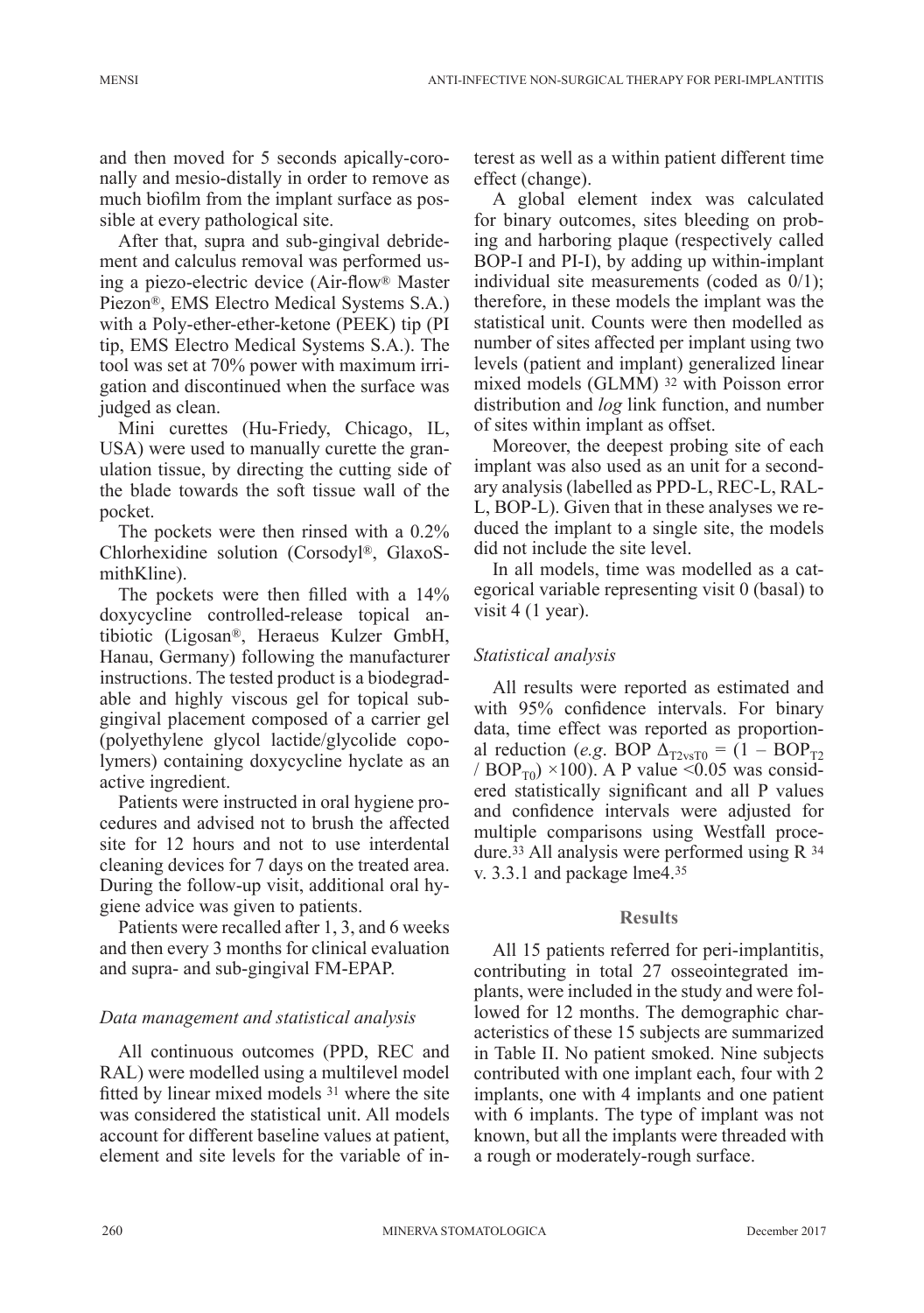| Characteristics   | N.            |  |  |  |
|-------------------|---------------|--|--|--|
| Subjects          | 15            |  |  |  |
| Mean age          | $51 \pm 12.3$ |  |  |  |
| M/F ratio         | 7/8           |  |  |  |
| Implants          | 32            |  |  |  |
| Implants affected | 27            |  |  |  |
|                   |               |  |  |  |

Table II.—*Baseline demographic characteristics of the subjects enrolled in the study.*

There were no cases of implant failure, complications or adverse effects or recurrence of the disease for up to one-year and therefore no retreatments were needed. No patient took antibiotics for other reasons. Two supra-structures were removed for cleaning. The survival rate was 100% during the 12 months.

The estimated mean, proportions and local changes over time in the peri-implant clinical parameters of the 27 implants enrolled in the study are presented in Table III.

Implant plaque scores (PI-I) decreased significantly compared to baseline (T0=100% [95% CI: 82.8 to 100]; T4=13.9% [95% CI: 8.4 to 23.0]). Compared to baseline levels the changes in PI-I were always highly statistically significant  $(P<0.01)$ .

Both the BOP score (BOP-I) and the BOP score for the deepest implant site (BOP-L) decreased significantly when compared to baseline. BOP-I reduced from 98.5% (95% CI: 79.8 to 100) at baseline to 4.5% (95% CI: 2.0 to 11.0) at T4. Simultaneously, the BOP-L decreased from 81.0% (95% CI: 46.0 to 100) at baseline to 3.0% (95% CI: 0.4 to 22.3) at T4.

Mean probing pocket depths at baseline, adjusted for plaque index, were 7.89 mm (95% CI: 6.91 to 8.86) and 8.00 mm (95% CI: 6.85 to 9.15), respectively, for the PPD-I and for deepest implant site (PPD-L). After the first step of the treatment  $(T1)$ , these values already decreased to 5.87 mm (95% CI: 4.94 to 6.80) for PPD-I and to 6.30 mm (95% CI: 5.33 to 7.27) for the PPD-L. Following completion of active treatment both PPD-I and PPD-L showed an increased reduction during follow-up, and were 3.16 mm (95% CI: 2.70 to 3.63) and 3.46 mm (95% CI: 2.95 to 3.98), respectively, after 1 year. It is worth mentioning that at baseline, 95.4% of the peri-implant pockets had a PPD>5 mm, whereas after a follow-up of 3 months only 4 out of the 108 implant sites (3.7%) still had a PPD>5 mm,

Table III.—*Mean changes and 95% confidence interval (CI) of the clinical parameters analyzed for the average implant value (-I) and for the deepest implant site (-L) at different time points.*

|             | T <sub>0</sub><br>$(95\% \text{ CI})$ | T1<br>$(95\% \text{ CI})$ | T <sub>2</sub><br>$(95\% \text{ CI})$ | $\Delta$ T2 vs. T $\theta$<br>$(95\% \text{ CI})$ | T <sub>3</sub><br>$(95\% \text{ CI})$ | T <sub>4</sub><br>$(95\% \text{ CI})$ | $\Delta T4$ vs. TO<br>$(95\% \text{ CI})$ |
|-------------|---------------------------------------|---------------------------|---------------------------------------|---------------------------------------------------|---------------------------------------|---------------------------------------|-------------------------------------------|
| PI-I, $\%$  | 100                                   | 45.4                      | 14.8                                  | 85.2                                              | 6.5                                   | 13.9                                  | 86.1                                      |
|             | (82.8;100)                            | (34.3;60.0)               | (9.1;24.2)                            | $(71.2; 92.4)$ <sup>a</sup>                       | (3.1;13.6)                            | (8.4;23.0)                            | $(72.4; 93.7)$ <sup>a</sup>               |
| BOP-I, $\%$ | 98.5                                  | 23.0                      | 12.0                                  | 87.9                                              | 1.0                                   | 4.5                                   | 95.3                                      |
|             | (79.8;100)                            | (15.3; 34.3)              | (7.0;20.8)                            | $(74.8; 94.2)$ <sup>a</sup>                       | (0.3; 6.5)                            | (2.0;11.0)                            | $(85.4;98.5)$ <sup>a</sup>                |
| PPD-I, mm   | 7.89                                  | 5.87                      | 4.08                                  | $-3.81$                                           | 3.09                                  | 3.16                                  | $-4.72$                                   |
|             | (6.91; 8.86)                          | (4.94; 6.80)              | (3.67; 4.49)                          | $(-4.73,-2.88)$ <sup>a</sup>                      | $(2.63; 3.55)^{b}$                    | $(2.70; 3.63)^{b}$                    | $(-5.67, -3.77)$ <sup>a</sup>             |
| REC-I, mm   | 0.01                                  | 0.70                      | 1.66                                  | 1.65                                              | 1.75                                  | 1.68                                  | 1.67                                      |
|             | $(-0.43;0.46)$                        | (0.26;1.14)               | (1.14; 2.19)                          | $(1.13; 2.17)$ <sup>a</sup>                       | (1.13; 2.36)                          | (1.08; 2.29)                          | $(1.04;2.30)$ <sup>a</sup>                |
| RAL-I, mm   | 7.90                                  | 6.57                      | 5.78                                  | $-2.12$                                           | 4.85                                  | 4.85                                  | $-3.05$                                   |
|             | (6.85; 8.94)                          | (5.53;7.62)               | (5.07; 6.49)                          | $(-2.72; -1.52)$ <sup>a</sup>                     | (4.07; 5.62)                          | (4.06; 5.65)                          | $(-3.66,-2.43)$ <sup>a</sup>              |
| BOP-L, $\%$ | 81.0                                  | 27.0                      | 18.0                                  | 77.8                                              | $\Omega$                              | 3.0                                   | 96.3                                      |
|             | (46.0;100)                            | (12.4; 58.7)              | (7.3; 44.4)                           | (14.2; 94.3)                                      | $(-)$                                 | (0.4;22.3)                            | (48.1;99.7)                               |
| PPD-L, mm   | 8.00                                  | 6.30                      | 4.47                                  | $-3.54$                                           | 3.40                                  | 3.46                                  | $-4.54$                                   |
|             | (6.85; 9.15)                          | (5.33;7.27)               | (3.96; 4.97)                          | $(-4.92,-2.16)$                                   | $(2.85; 3.96)$ <sup>d</sup>           | $(2.95; 3.98)$ <sup>d</sup>           | $(-5.90,-3.19)$                           |
| REC-L, mm   | 0.22                                  | 1.12                      | 1.99                                  | 1.77                                              | 2.17                                  | 2.14                                  | 1.92                                      |
|             | $(-0.41; 0.85)$                       | (0.68;1.55)               | (1.48; 2.50)                          | (0.92; 2.62)                                      | (1.58; 2.77)                          | (1.54; 2.75)                          | (0.97;2.88)                               |
| RAL-L, mm   | 8.10                                  | 7.42                      | 6.61                                  | $-1.48$                                           | 5.69                                  | 5.66                                  | $-2.44$                                   |
|             | (6.83; 9.37)                          | (6.32; 8.51)              | (5.837; 0.40)                         | $(-2.74; -0.23)$                                  | (4.80; 6.58)                          | (4.77; 6.54)                          | $(-3.75,-1.14)$                           |

level. <sup>a</sup> P<0.01; <sup>b</sup> significantly lower than 4 mm, P value <0.01; <sup>c</sup> P<0.02; <sup>d</sup> significantly lower than 4mm, P value <0.05.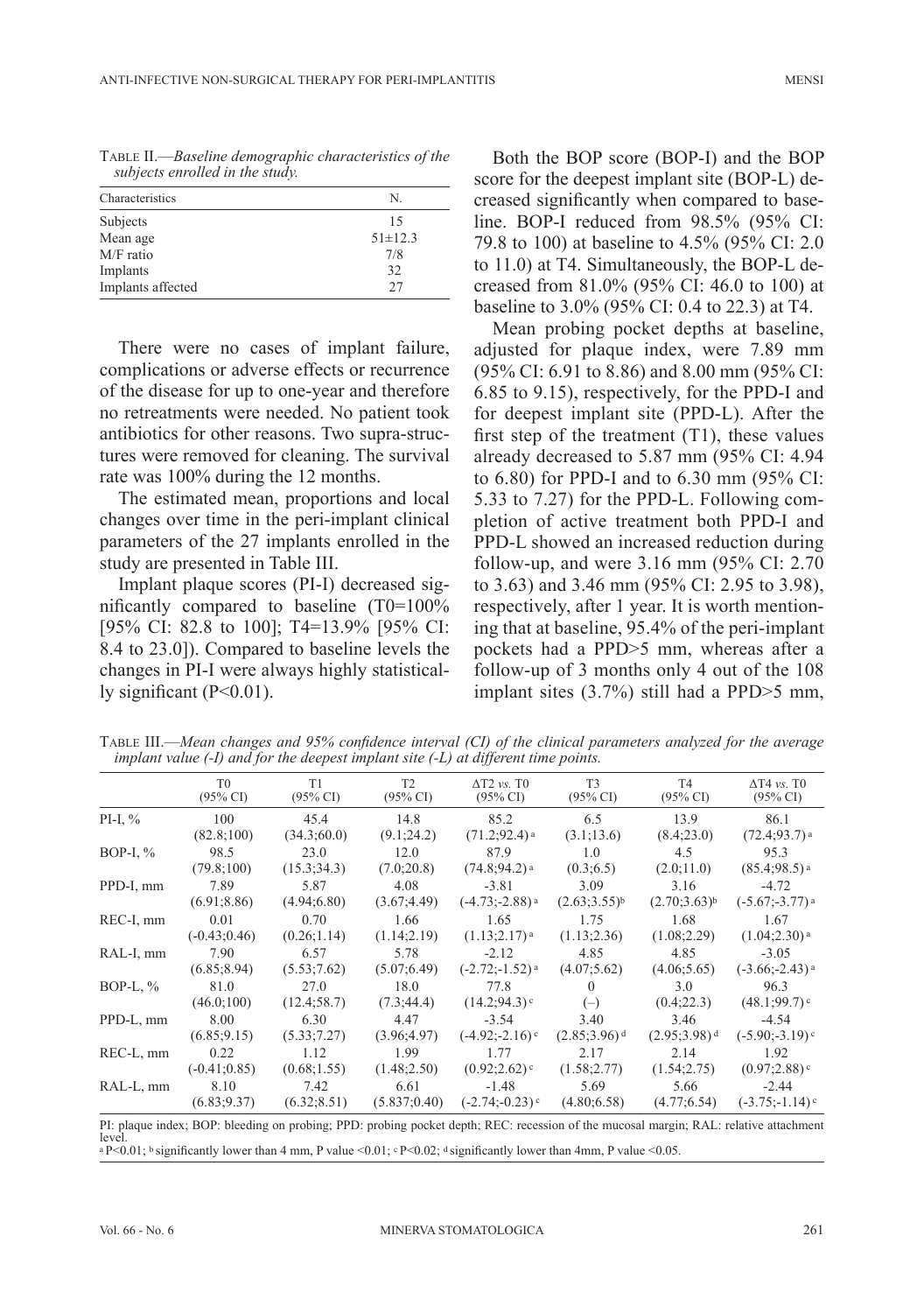

Figure 1.—Frequency distributions of the probing pocket depths and number of pockets around all implants treated at the various time intervals, for different depths categories.

and none at 6 and 12 months. The frequency distributions of the probing pocket depths around all implants treated at the various time intervals are shown in Figure 1.

Similarly, the mucosal margin around

the treated implants showed a statistically significant recession (REC-I) compared to baseline values 0.01 mm (95% CI: -0.43 to 0.46). The mean values for the implant averaged score (REC-I) were 0.70 mm (95% CI: 0.26 to 1.14) after the first active part of the treatment (T1) and 1.66 mm (95% CI: 1.14 to 2.19) after 3 months of follow-up (T2), whereas, at the same time intervals (baseline values REC-L=0.22 mm [95% CI: -0.41 to 0.85]), the estimated deepest site score (REC L) was 1.12 mm (0.68 to 1.55) at T1 and 1.99 mm (95% CI: 1.48 to 2.50) at T2. Afterwards, the levels of mucosal margins remained almost stable over time both for REC-I and REC-L.

Implant attachment levels (RAL) showed the same tendency, although the gain in RAL continued up to the 6 months' follow-up (T3) and remained stable for up to 1 year. RAL-I changed from 7.90 mm (95% CI: 6.85 to 8.94) at baseline to 4.85 mm (95% CI: 4.06 to 5.65) after 1 year, whereas the RAL-L score went from 8.10 mm (95% CI: 6.83 to 9.37) to 5.66 mm (95% CI: 4.77 to 6.54) after 1 year.

Figures 2 and 3 show the clinical outcomes over time of PPD, REC, and RAL.



Figure 2.—A) Outcomes of the averaged clinical parameters over time with 95% confidence intervals (error bars); B) outcomes of the clinical parameters at the deepest implant site over time with 95% confidence intervals (error bars). PPD: probing pocket depth; RAL: clinical attachment level; REC: recession of the mucosal margin.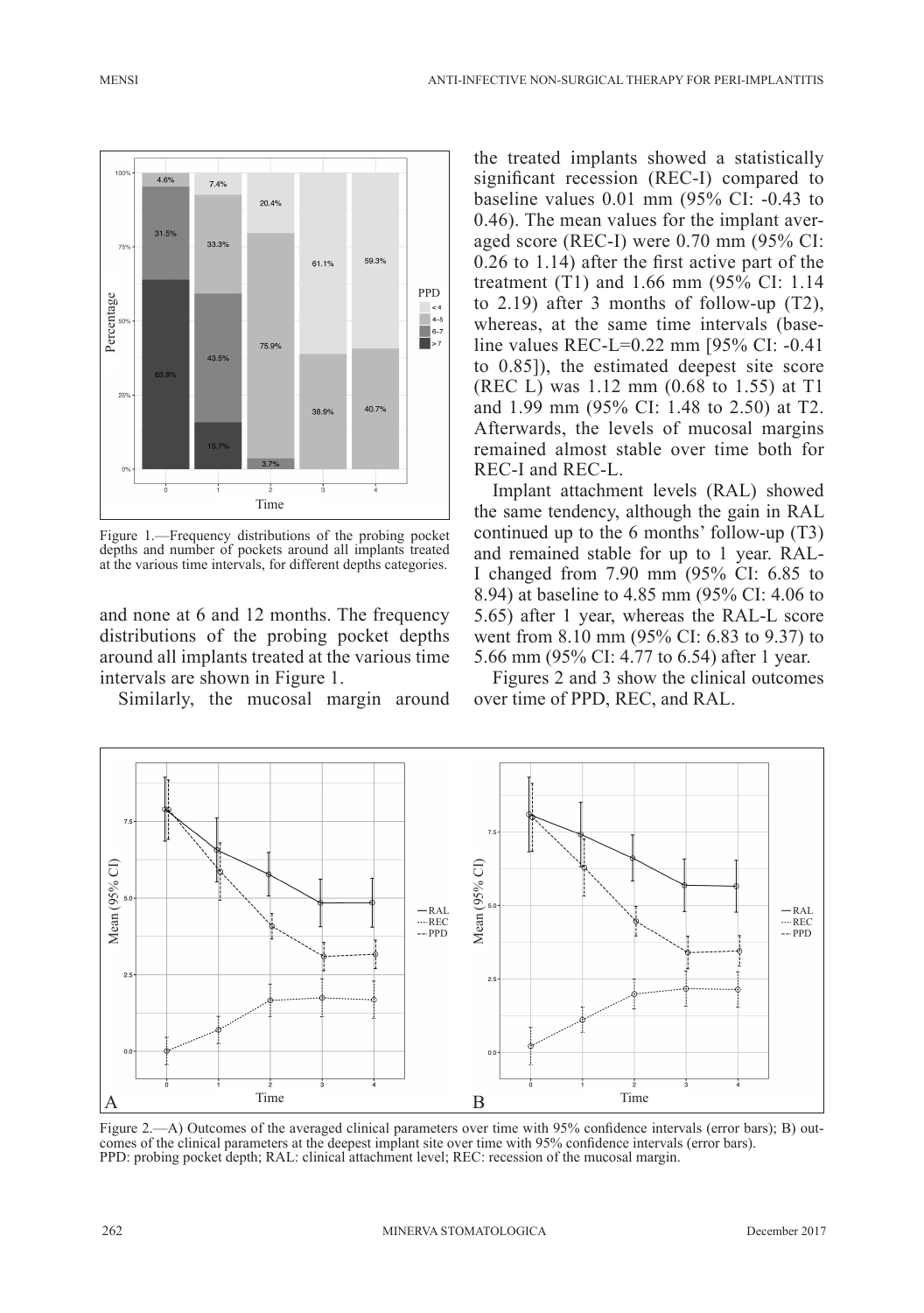ANTI-INFECTIVE NON-SURGICAL THERAPY FOR PERI-IMPLANTITIS MENSI



Figure 3.—Clinical case: A) clinical baseline; B) baseline X-ray; C) clinical control at 1 year; D) 1-year post-treatment X-ray.

#### **Discussion**

This case series describes the results of a multiple anti-infective non-surgical therapy (MAINST) in the treatment of the acute phase of peri-implantits. The general positive improvements obtained on baseline clinical parameters were maintained for over 12 months. All the patients recruited in this study had a history of periodontitis and were previously included in a maintenance program with their respective dental professionals.

Non-surgical treatment of peri-implantitis seems to have limited and non-durable clinical efficacy on peri-implantitis lesions.<sup>12</sup> The reduction of bacterial load and resolution of inflammation can be incomplete since many factors could prevent an efficient decontamination of the implant surface: the design of the supra-structure,<sup>36</sup> different types of abutment connections, the roughness of the implant surface 37 and the shape and the design of the implant.10, <sup>12</sup>

Different manual and power driven instruments have been used in non-surgical treatment, including plastic, carbon fiber and titanium curettes,38 as well as ultrasonic instrumentation.38, 15 A recent review 12 on the treatment of peri-implantitis stated that the use of an air abrasive device could improve the outcome of a non-surgical approach, compared to other protocols. If correct time and pressure settings are selected, air polishing can be safely used both for supra- and sub-mucosal debridement at mucositis and peri-implantitis sites, without the occurrence of adverse events (*e.g*. emphysema formation).23

This study used a erythritol-chlorhexidine (0.3%) based powder, a low abrasive powder delivered in pockets >4 mm by a special flexible nozzle (Perio Flow nozzle). The device allows the operator to modulate air pressure and water settings in order to reduce the risk of emphysema formation, by limiting the pressure below 1.5 bar, when used sub-gingivally. The perio-nozzle has 3 lateral air powder exits and also one apically for water which, accordingly to the manufacturer, further reduces the risk of emphysema even if no study have been conducted on this aspect.

The air-abrasive system is used to mechanically remove as much biofilm as possible from the implant surface. Since detoxification of the affected surface is not possible with a mechanical device, a highly concentrated (14%) local antibiotic is chosen as adjunctive therapy. The effectiveness of this specific controlled-release doxycycline has been shown to be highest in the first  $7 \text{ days}$ ,  $29 \text{ so sub-gingular application}$ of the topical antibiotic is repeated after one week. Topical antibiotics delivered by controlled release systems can reach a local concentration up to 1000 times higher than the Minimum Inhibitory Concentration (MIC90, concentration at which the bacteria inside a biofilm are affected. A local antibiotic which was able to maintain a concentration 1000 times superior to MIC90 for 10 days <sup>39</sup> was used. Clinically, we obtained a clear reduction of the signs of inflammation in a few days.

Non-surgical instrumentation in the periimplant pocket was performed only after one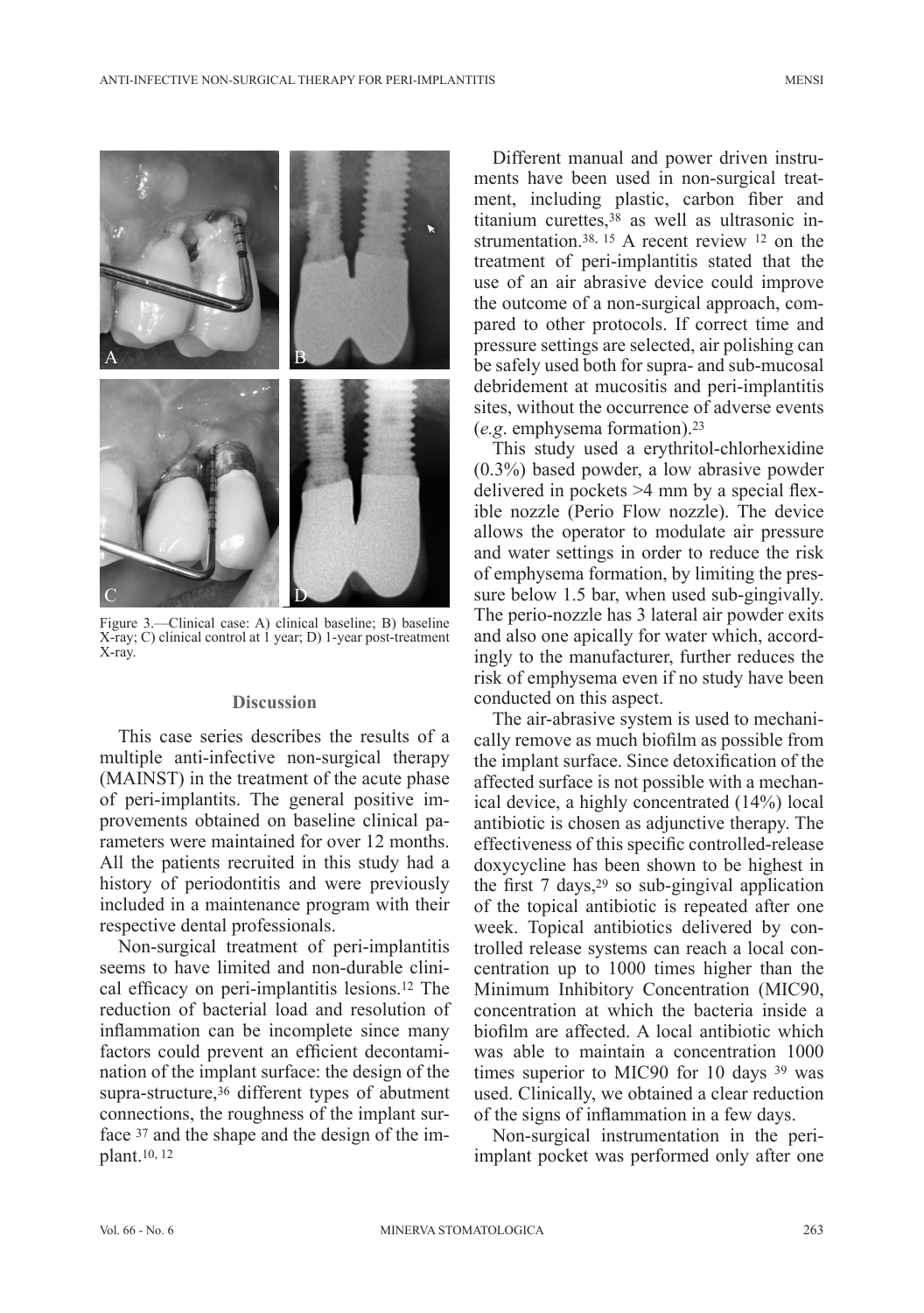week because the rapid demineralization of the bone does not necessarily involve the destruction of the collagen fibers. Therefore, there might be a high healing and regeneration potential if no mechanical instrumentation is performed before this potential healing occurs in the first week of the antibiotic application.<sup>40</sup> In addition, the use of sub-mucosal air-polishing is not recommended in an highly inflamed tissue. Subsequently, a second local application was applied in the peri-implant pocket at the end of the instrumentation at T1.

Several adjunctive therapies to the mechanical treatment of peri-implant diseases have been investigated over time, including lasers,<sup>41</sup> systemic antibiotics <sup>42</sup> and different topical antimicrobials.13, 18-20 The application of chlorhexidine in different formulations and regimens, in addition to mechanical debridement resulted in poor outcomes, suggesting that it may have limited antimicrobial effects in peri-implant lesions.19, 20, 43 In this study, chlorhexidine was used as an irrigant.

Some studies have focused on local application of sustained release antimicrobials in addition to the mechanical treatment of periimplantitis.13, 18-21 Systemic administration of different antibiotic molecules is commonly used in emergency situation such as acute periimplantitis, although there is no evidence on their efficacy 44 and the increased worldwide level of antibiotic resistance must be taken into consideration.45 The application of topical antibiotics as an adjunct to mechanical debridement improves clinical outcomes.13, 18-21 Nevertheless, it is quite difficult to compare the results of other studies with our case series. Different implant surface decontamination protocols, vehicles, molecules and recall strategies are used. Severe peri-implantitis cases are included in our case series (raw mean baseline measure was 7.96±1.86 mm), while less severe cases are treated in other studies (Mombelli *et al.*18 mean PPD of 4.72±0.98 mm; Buchter *et al.*21 5.68±0.28 mm). This could partly explain the greater PPD reduction obtained in our study. Another possible reason could be the rigorous protocol of a multiple step anti-infective non-surgical treatment, that addressed not only the implant site but the entire oral cavity, including curettage of the peri-implant pocket. The patient's compliance in self-performed infection control is another important anti-infective measure. Plaque index dropped significantly from 100% at baseline to below the 20% threshold level at all other follow-up visits. Similar and significant reductions were seen also for BOP scores.

Another important factor could be the type of local antibiotic used and the protocol of application, timing and dosage. Buchter *et al.*<sup>21</sup> also used a doxycycline hyclate as a local antibiotic, but at a lower active drug concentration (8.5% *vs.* 14%) and with a different delivery vehicle.

The reduction in PPD was due both to soft tissue shrinkage and gain of clinical attachment from T0 to T1 and from T1 to T2. An average reduction in probing pocket depth at the deepest site of approximately 2 mm (7.77 to 5.57 mm) was recorded at T1 (7 days) and was due to about 1 mm gain in clinical attachment. During the acute phase, the periodontal probe was able to penetrate deeper in the inflamed connective tissue. This possibility had been shown by Fowler *et al.*46 and it is probably even more pronounced in an abscess situation and around oral implants.47 At T2, the PPD reduction from baseline was about 5 mm (7.77 to 2.83), with a 2-mm recession. This data is statistically significant and can be considered clinically important.

In this preliminary study we did not aim to evaluate the radiographical changes in the bone levels between baseline and end of the study. Nevertheless, the radiological information gathered indicated a general stabilization and in some cases also an improvement in bone levels and the data will be presented in further clinical trials.

### *Limitations of the study*

The limits of this study were due to the small sample analyzed and the lack of a control group. This was the first step in analyzing the results of a protocol, therefore it was applied to a small cohort of patients. Due to the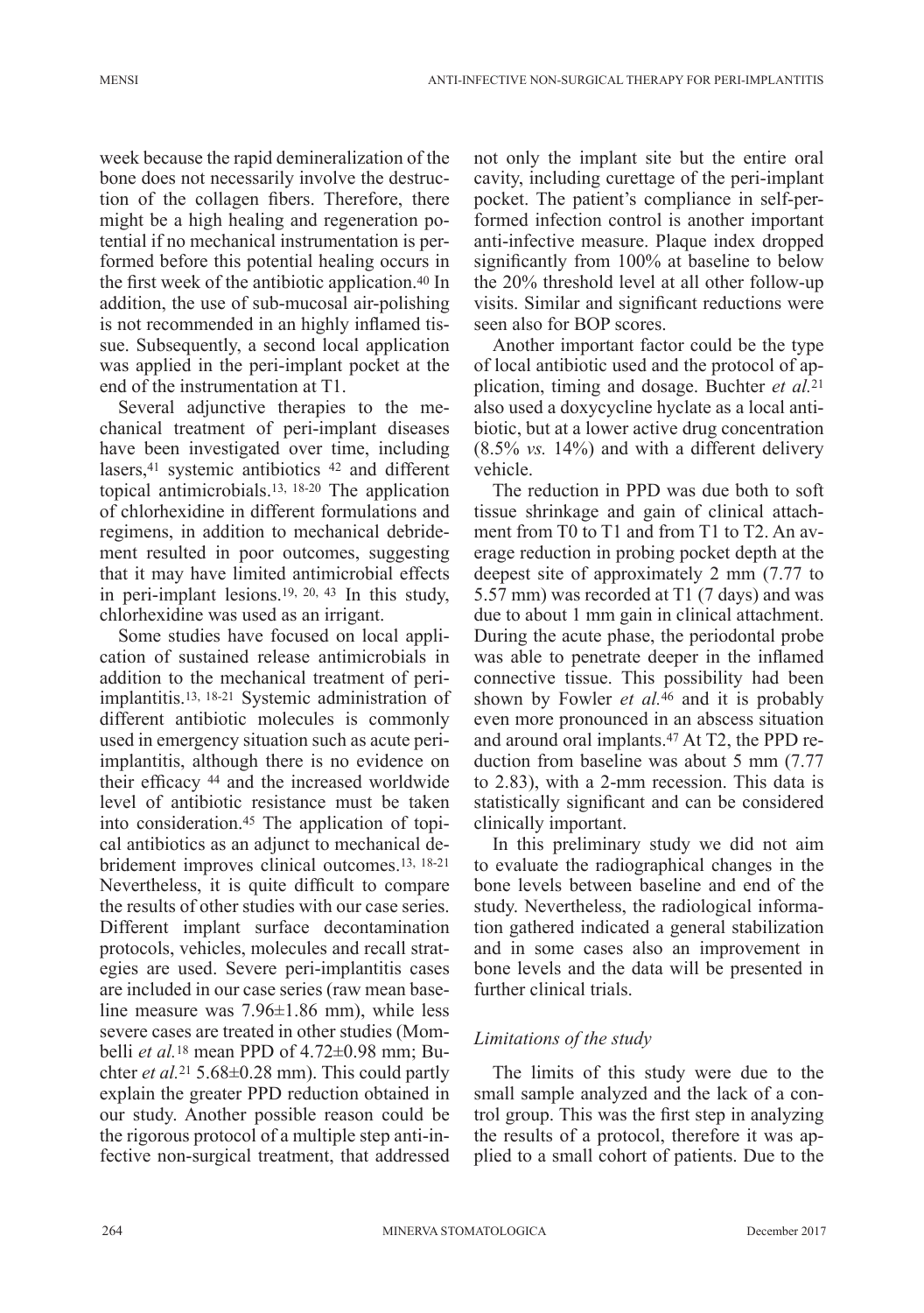promising results a randomized clinical trial is in progress, in order to better understand the potential effect of this treatment protocol. Another limitation was linked to the use of different non-surgical treatments at once, so it was difficult to assess if the promising results were due to one step in particular or to the sum of the singular steps. There are other on-going studies trying to answer this question, while the reason for using a multiple approach is explained in the text. The use of a local antibiotic together with the airflow therapy is also more expensive than using systemic antibiotic with traditional hand instruments.

These results were obtained by a clinician with experience in the use of air abrasive devices and in patients following the same maintenance program, therefore the generalizability of the study should be viewed in this perspective.

#### **Conclusions**

Within the limits of the study, we showed that the MAINST protocol — a combination of Erythritol Powder Air Polishing supra and sub gingival and topical Doxycycline — obtained good results in a non-surgical approach for treating acute peri-implantitis for up to 1 year. MAINST was associated with a strict quarterly supportive periodontal therapy. Further prospective randomized clinical trials will clarify if this protocol will be able to provide better outcomes compared to other non-surgical periimplantitis treatments.

#### **References**

- 1. Mombelli A, Muller N, Cionca N. The epidemiology of peri-implantitis. Clin Oral Implants Res 2012;23(Suppl 6):67-76.
- 2. Jepsen S, Berglundh T, Genco R, Aass AM, Demirel K, Derks J, *et al.* Primary prevention of peri-implantitis: Managing peri-implant mucositis. Journal of Clinical Periodontology 2015;42:S152-7.
- 3. Heitz-Mayfield LJA. Peri-implant diseases: diagnosis and risk indicators. Journal of Clinical Periodontology 2008;35:292-304.
- 4. Serino G, Turri A, Lang NP. Probing at implants with peri-implantitis and its relation to clinical peri-implant bone loss. Clin Oral Implants Res 2013;24:91-5.
- 5. Derks J, Tomasi C. Peri-implant health and disease. A systematic review of current epidemiology. Journal of Clinical Periodontology 2015;42:S158-S71.
- 6. Lang NP, Berglundh T, on Behalf of Working Group 4 of the Seventh European Workshop on P. Periimplant diseases: where are we now?  $-$  Consensus of the Seventh European Workshop on Periodontology. Journal of Clinical Periodontology 2011;38:178-81.
- 7. Mombelli A, Décaillet F. The characteristics of biofilms in peri-implant disease. Journal of Clinical Periodontology 2011;38:203-13.
- 8. Pontoriero R, Tonelli MP, Carnevale G, Mombelli A, Nyman SR, Lang NP. Experimentally induced peri-implant mucositis. A clinical study in humans. Clinical Oral Implants Research 1994;5:254-9.
- 9. Esposito M, Hirsch J, Lekholm U, Thomsen P. Differential diagnosis and treatment strategies for biologic complications and failing oral implants: a review of the literature. Int J Oral Maxillofac Implants 1999;14:473-90.
- 10. Figuero E, Graziani F, Sanz I, Herrera D, Sanz M. Management of peri-implant mucositis and peri-implantitis. Periodontology 2000 2014;66:255-73.
- 11. Costa FO, Takenaka-Martinez S, Cota LOM, Ferreira SD, Silva GLM, Costa JE. Peri-implant disease in subjects with and without preventive maintenance: a 5-year follow-up. Journal of Clinical Periodontology 2012;39:173-81.
- 12. Renvert S, Polyzois IN. Clinical approaches to treat periimplant mucositis and peri-implantitis. Periodontology 2000 2015;68:369-404.
- 13. Salvi GE, Persson GR, Heitz-Mayfield LJ, Frei M, Lang NP. Adjunctive local antibiotic therapy in the treatment of peri-implantitis II: clinical and radiographic outcomes. Clin Oral Implants Res 2007;18:281-5.
- 14. Esposito M, Grusovin MG, Worthington HV. Interventions for replacing missing teeth: treatment of peri-implantitis. Cochrane Database Syst Rev 2012;1:Cd004970.
- 15. Karring ES, Stavropoulos A, Ellegaard B, Karring T. Treatment of peri-implantitis by the Vector system. Clin Oral Implants Res 2005;16:288-93.
- 16. Heasman PA, Vernazza CR, Gaunt FL, Pennington MW. Cost-effectiveness of adjunctive antimicrobials in the treatment of periodontitis. Periodontol 2000 2011;55:217-30.
- 17. Enne VI. Reducing antimicrobial resistance in the community by restricting prescribing: can it be done? J Antimicrob Chemother 2010;65:179-82.
- 18. Mombelli A, Feloutzis A, Bragger U, Lang NP. Treatment of peri-implantitis by local delivery of tetracycline. Clinical, microbiological and radiological results. Clin Oral Implants Res 2001;12:287-94.
- 19. Renvert S, Lessem J, Dahlen G, Lindahl C, Svensson M. Topical minocycline microspheres versus topical chlorhexidine gel as an adjunct to mechanical debridement of incipient peri-implant infections: a randomized clinical trial. J Clin Periodontol 2006;33:362-9.
- 20. Bassetti M, Schar D, Wicki B, Eick S, Ramseier CA, Arweiler NB, *et al.* Anti-infective therapy of peri-implantitis with adjunctive local drug delivery or photodynamic therapy: 12-month outcomes of a randomized controlled clinical trial. Clin Oral Implants Res 2014;25:279-87.
- 21. Buchter A, Meyer U, Kruse-Losler B, Joos U, Kleinheinz J. Sustained release of doxycycline for the treatment of peri-implantitis: randomised controlled trial. Br J Oral Maxillofac Surg 2004;42:439-44.
- 22. Petersilka GJ, Steinmann D, Haberlein I, Heinecke A, Flemmig TF. Subgingival plaque removal in buccal and lingual sites using a novel low abrasive air-polishing powder. J Clin Periodontol 2003;30:328-33.
- 23. Sahm N, Becker J, Santel T, Schwarz F. Non-surgical treatment of peri-implantitis using an air-abrasive device or mechanical debridement and local application of chlorhexidine: a prospective, randomized, controlled clinical study. J Clin Periodontol 2011;38:872-8.